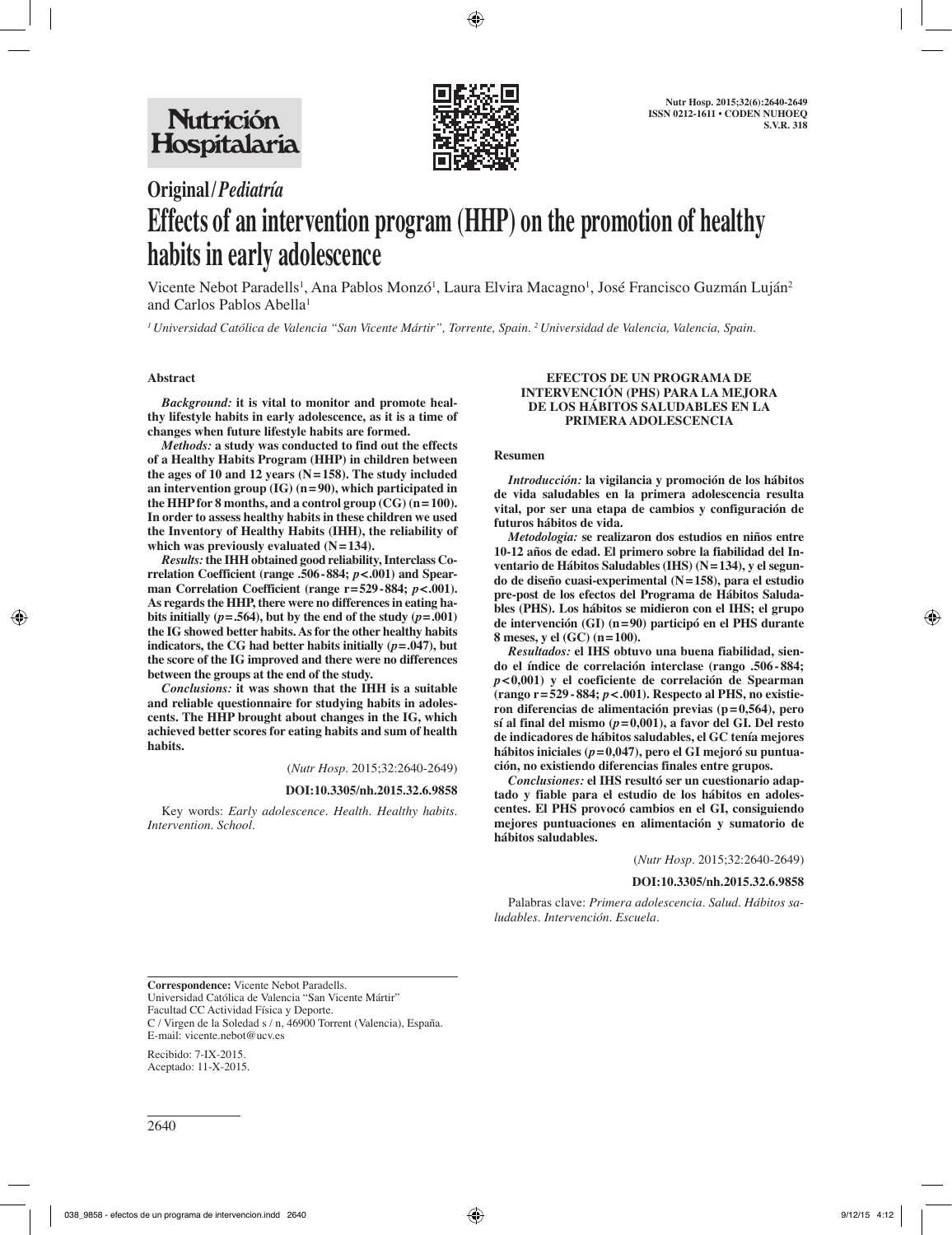#### **Abbreviations**

HHP: Healthy Habits Program. BI: Body image. IHH: Inventory of Healthy Habits. SEHAN : Subscale of eating habits. PAI: Physical activity indicator. SLHI: Sleep habits indicator. SLI : Sedentary lifestyle indicator. SPI: Self-perception indicator. ICC: Intraclass Correlation Coefficient. SCC: Spearman Correlation Coefficient. CG: Control group. IG: intervention group. SHI: Sum of Health Indicators.

Childhood overweight and obesity are a serious public health problem<sup>1</sup>. It is now recognized that obesity kills more people in the world than hunger<sup>2</sup>.

The ages covered by our study (10-12 years) correspond to early adolescence. During this stage of life there are behavioral changes that have a negative effect on diet and physical activity<sup>3</sup>, the keys to combating obesity and overweight<sup>4</sup>, which can also be influenced by night-time sleep habits $5-7$  and a sedentary lifestyle<sup>1,8</sup>. Self-perception of health<sup>9</sup> also needs to be studied, as it is related to morbidity in adulthood<sup>10</sup>, as do self-perceived motor skills and physical condition, self-perception in general<sup>11</sup> and self-perceived body image (BI), which has been associated, particularly in adolescents, with health and changes in eating habits $12$ .

In view of the above, we present two studies in this paper, the first relating to the indicators of the Inventory of Healthy Habits (IHH), an inventory created specifically for children in this complex age group. The second relates to the Healthy Habits Program (HHP), an intervention program that, in accordance with the recommendations, seeks to make prevention the best strategy in the fight against obesity<sup>13</sup>.

Both the Inventory and the Health Habits Program have been implemented in early adolescence, as this is the time when habits and lifestyles are acquired<sup>14</sup>. They are intended for use in schools, an ideal setting in which to promote strategies against overweight and obesity15,16 and to monitor healthy habits and prevent unhealthy habits at this  $age^{17}$ . The HHP also involved the schools' directors and the students' parents, as they are considered important social agents at this stage in a child's development<sup>18</sup>.

## **Methodology**

## *Study 1: Analysis of reliability of the IHH questionnaire*

A total of 134 students (56.6% boys and 44.4% girls) aged between 10 and 12 years ( $M_{\text{gas}}$ = 10.95; SD=.726) participated, using the test-retest method to study the reliability of the following indicators of the IHH: Physical Activity, Sedentary Lifestyle, Sleep (during the week) and Self-perception. All of them completed the indicators on two occasions, with 14 days between measurements and under the same conditions (organized into a large group, in the presence of an investigator). All of them were in the 5th or 6th year of Primary education in the Spanish education system and participated voluntarily with the authorization of their legal guardians.

#### *Instrument*

The IHH, which was created by a group of experts in Physical Activity and Sport Science, Educators and Psychologists, has text with supporting graphics, is quick to answer, self-completed and easy to use. This means that it can be administered to a large group of students at the same time, with just one tutor or person in charge.

The IHH therefore aims to reduce the limitations found in other papers when children are asked to complete questionnaires<sup>19</sup>, which make it necessary to resort to interviewers, parents or carers providing information. This can lead to a significant loss of quality of the information obtained, depending on their knowledge of the child and the amount of time they spend with them.

The IHH comprises the following scales and indicators:

*Subscale of eating habits (SEHAN).* This comprises two dimensions, one relating to quality and one relating to the frequency with which foods are eaten, based on the nutritional pyramid.

This subscale was validated for a similar sample<sup>20</sup>. The score for its 17 items adds up to a total score ranging from 0 points to a maximum of 110 points, which denotes excellent eating habits for this age.

*Physical activity indicator (PAI).* This consists of 3 items with 4 possible closed answers. The first (i18) refers to the days the child does PA after school, the second (i19) to the time spent each day on PA, and the third (i20) to the days the child does PA at recess. The sum of these three answers results in the number of minutes of PA per week, including the thirty-minute recess stipulated in the primary education system in Spain (PA in min/week = i18 x i19 + i20 x 30).

Based on this result, the PAI is classified as: 1 point (PA <30 min/week); 2 points (PA  $\geq 30$  - <60 min/week); 3 points (PA  $\geq 60$  - <90 min/week); as 4 points (PA  $\geq$ 90 min/week). Thus, the PAI gives a score of 3 and 4 points to those who keep to or exceed the WHO's global recommendations on physical activity for health in adolescents $21$ .

*Sleep habits indicator (SLHI).* This consists of two questions (i21 and i22) with 7 possible answers to each question. The first question asks the participants what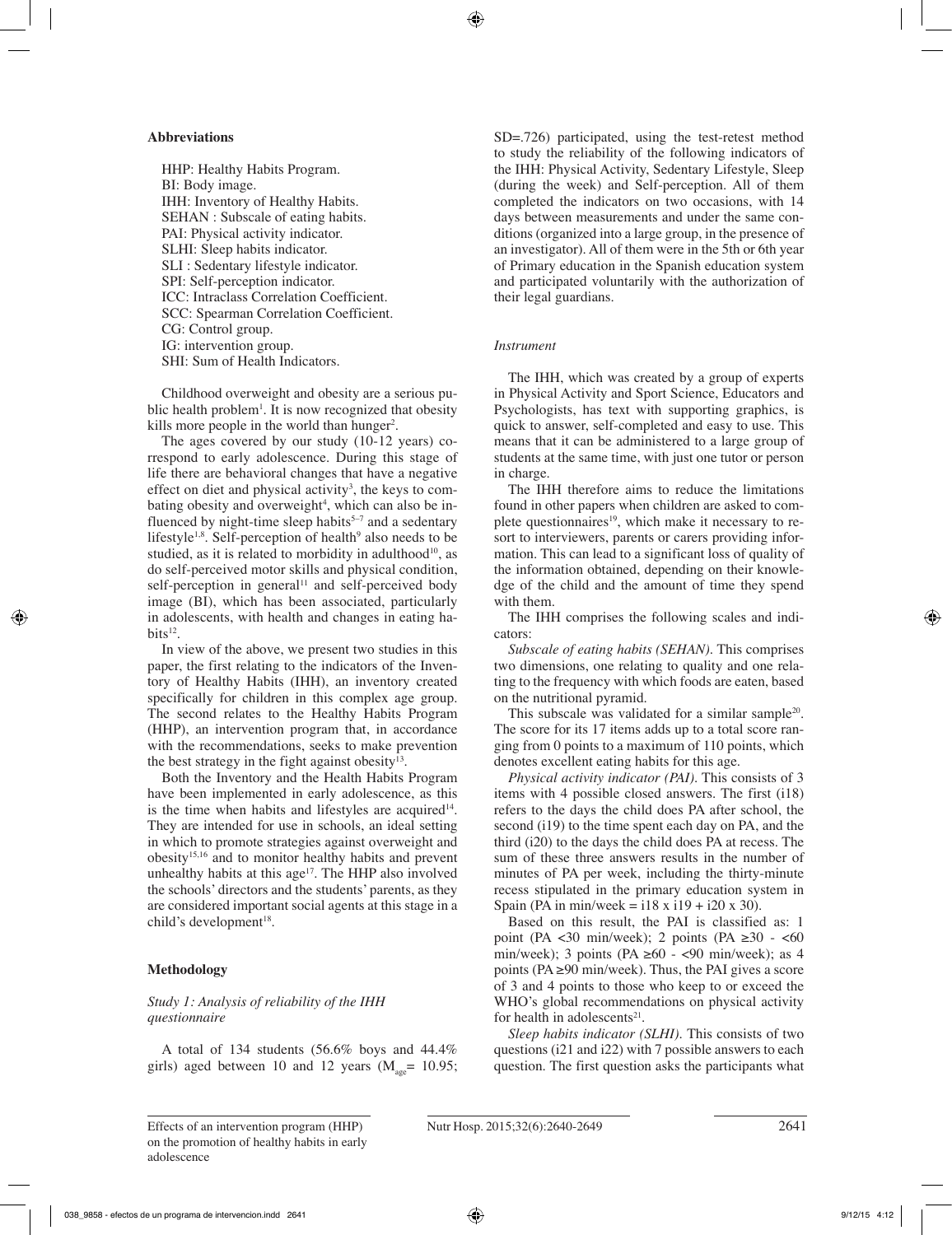time they get up during the week and the second asks what time they usually go to bed. These two answers give the number of hours of night-time sleep.

Based on the number of hours of night-time sleep, the SLHI is classified as: 1 point (night-time sleep  $\leq$ 9 hours/night); 2 points (night-time sleep  $\geq$ 9 -  $\leq$ 9.5 hours/night); 3 points (night-time sleep  $\geq 9.5$  - <10 hours/night; night-time sleep > 11 hours/night); 4 points (night-time sleep  $\geq 10 - \leq 11$  hours/night).

Thus, those who sleep between 10 and 11 hours a day would obtain 4 points, as this is considered the ideal number of hours of night-time sleep for this age<sup>5</sup>, and those who sleep for fewer than 9 hours would obtain 1 point, as they have an increased risk of suffering from excess weight<sup>7</sup>.

*Sedentary lifestyle indicator (SLI).* This consists of two items, the first relating to the time spent doing cultural or educational sedentary activities (e.g. going to extra classes, reading, studying, doing homework, listening to music, etc.) and the second relating to screen-based sedentary activities (computer, television, mobile telephones, time spent on social networks, playing video games, etc.).

Both items have 4 possible answers about the time spent doing these activities. The time per day spent on sedentary activities is obtained from the sum of these two items (sedentary time in hours/day =  $v23 + v24$ ).

There are few references regarding total time spent on sedentary activities<sup>22</sup>, although most studies have found a link between BMI and a sedentary lifestyle, calculated only on the basis of hours spent in front of the screen. However, based on the results of one article regarding differences in BMI between children who spend fewer than 2 hours/day on sedentary activities and those who spend more than 4 hours/day on these activities<sup>8</sup>, SLI was classified as: 4 points (sedentary time  $\leq 1$  hours/day); 3 points (sedentary time  $>1 - \leq 2$ hours/day); 2 points (sedentary time  $>2 - \leq 3$  hours/ day); 1 points (sedentary time  $> 3$  hours/day).

*Self-perception indicator (SPI).* This indicator consists of 3 items (v25, v26 and v27). The first two items of the SPI have 4 possible answers, from "very healthy" (4 points) to "ill" (1 point), and from "I never get tired" (4 points) to "I get tired right away" (1 point).

The third item on perceived body image consists of 5 silhouettes for each sex. From left to right and from thinnest to most robust, the first two silhouettes have a score of 4 points, the third 3 points, the fourth 2 points and the fifth 1 point.

The SPI is obtained by calculating the mean of the three aforementioned scores (SPI =  $(v25 + v26 +$  $v27/3$ ).

## *Procedure and data analysis*

To ensure that the participants understood the above-described items and the possible answers, we followed the same process as with the  $SEHAN<sup>20</sup>$ . It was verified that there were no difficulties in terms of clarity by administering it to a pilot group of 20 students, and after this initial check, in accordance with the recommendations, its reliability was studied using a test-retest methodology with a 14-day period between measurements. The Intraclass Correlation Coefficient (ICC) and the Spearman Correlation Coefficient (SCC) were calculated. The homogeneity of the data was assessed using the Wilcoxon test at a group level to check whether the data obtained in the test-retest were statistically different.

## **Study 2: Effects of the Health Habits Program**

## *Participants*

A total of 158 students (48.1% boys and 51.9% girls) with a mean age of 10.66 (.712) years from 4 schools in the Valencia Region of Spain agreed to participate in the study during the 2013-14 academic year. Informed consent was obtained from all the participants according to the ethical principles of the Declaration of Helsinki, which was revised in 2000, and Spanish legislation on clinical trials (Royal Decree 223/2004, of 6 February). All study procedures were reviewed and approved by the Valencia University Review Board.

The students were divided into a control group (CG) and an experimental or intervention group (IG) (Fig. 1), depending on their preferences and their availability to attend the program sessions. This study therefore has a quasi-experimental pretest-posttest design with a nonequivalent control group. The intervention group participated in the intervention program over 8 months. The control group continued with their daily activities without participating in the healthy habits program.

## *Procedure*

The HHP began in October 2013 and ended in May 2014. It took place at 4 state schools in the Valencia Region in the form of a free extracurricular activity, which children from the 5th and 6th year of primary education could voluntarily enroll for.

To assess changes in the children's health habits we used the IHH, which was applied before and after the intervention for both the CG and the IG.

The HHP lasted for 8 months and was carried out by the IG in the form of two sessions per week lasting a total of 150 minutes per week. The program was also accompanied by 3 talks for parents and teachers about healthy habits for school children.

The sessions began with a brief 10-minute talk about some of the healthy habits in question, such as diet, physical activity, sleep, hygiene, dental care, etc. This was followed by a physical exercise session consisting of a 15-minute warm-up using games relating to the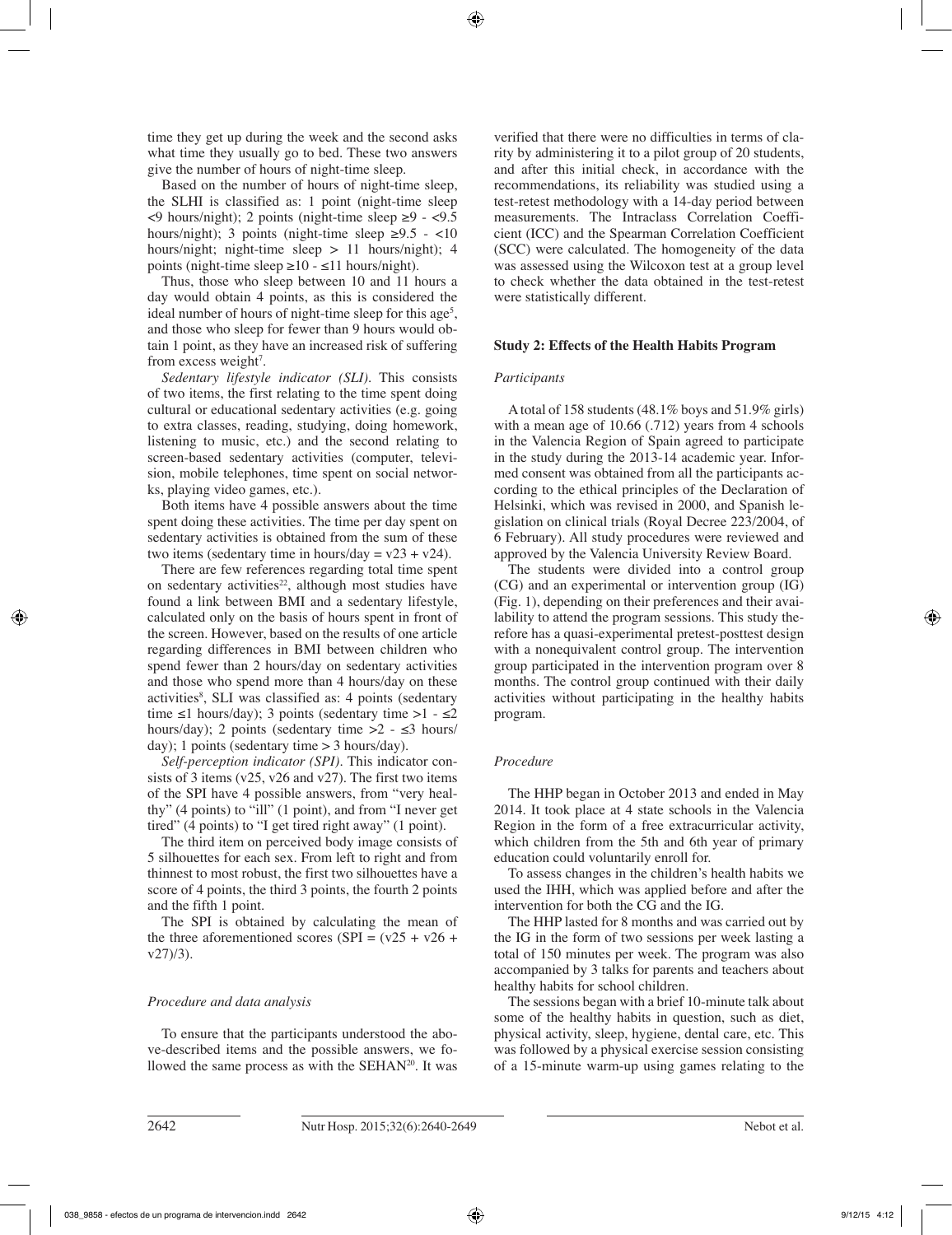topic of the initial talk, a main part lasting 40 minutes that used modified sports which provided the motivational ingredient of competition but without restrictive rules or technical demands that could exclude less able students, and a 5-minute calming down section involving another themed game. At the end of the session each student was given a worksheet designed by the investigating team about the topic explored in that session. These worksheets were signed each week by the parents/guardians of the students participating in the program and served as teaching materials for students and parents and as a link between parents and their children to support and stimulate lifestyle changes, as the students had to bring the signed sheet to the next session.

The talks for parents/guardians and teachers lasted for approximately 45 minutes and were held at the beginning of the school year and halfway through the year. The topics discussed were: Healthy habits and excess weight in children; Eating habits in school children; Diet and physical activity in children.

## *Data analysis*

To study the effects of the HHP on healthy habits in adolescents, the descriptive statistics for the study variables were calculated at both times for both groups

The effectiveness of the HHP on the adolescents' habits was assessed using a 2 (groups) x 2 (time) mixed analysis of variance. Simple interaction effects were used to analyze the interaction effect.

# **Results**

## *Study 1: Inventory of Healthy Habits health indicators*

With regard to study 1 on the reliability of the health indicators, Table I shows the psychometric results for the IHH indicators and the comparative indicators for the test-retest.

It can be seen that there are no significant differences between the two measurements. The good reliability data suggest that the indicators are easily understood by the students.

## *Study 2: Effects of a program promoting healthy lifestyle habits.*

Table II shows the descriptive results and statistics for the simple effects analysis for group (CG or IG) x time  $(1 \text{ or } 2)$  and for time  $(1 \text{ or } 2)$  x group  $(CG \text{ or } IG)$ for each healthy habits variable that was studied.



*Fig. 1.—Flow diagram showing the study population and the handled during the course of your study.*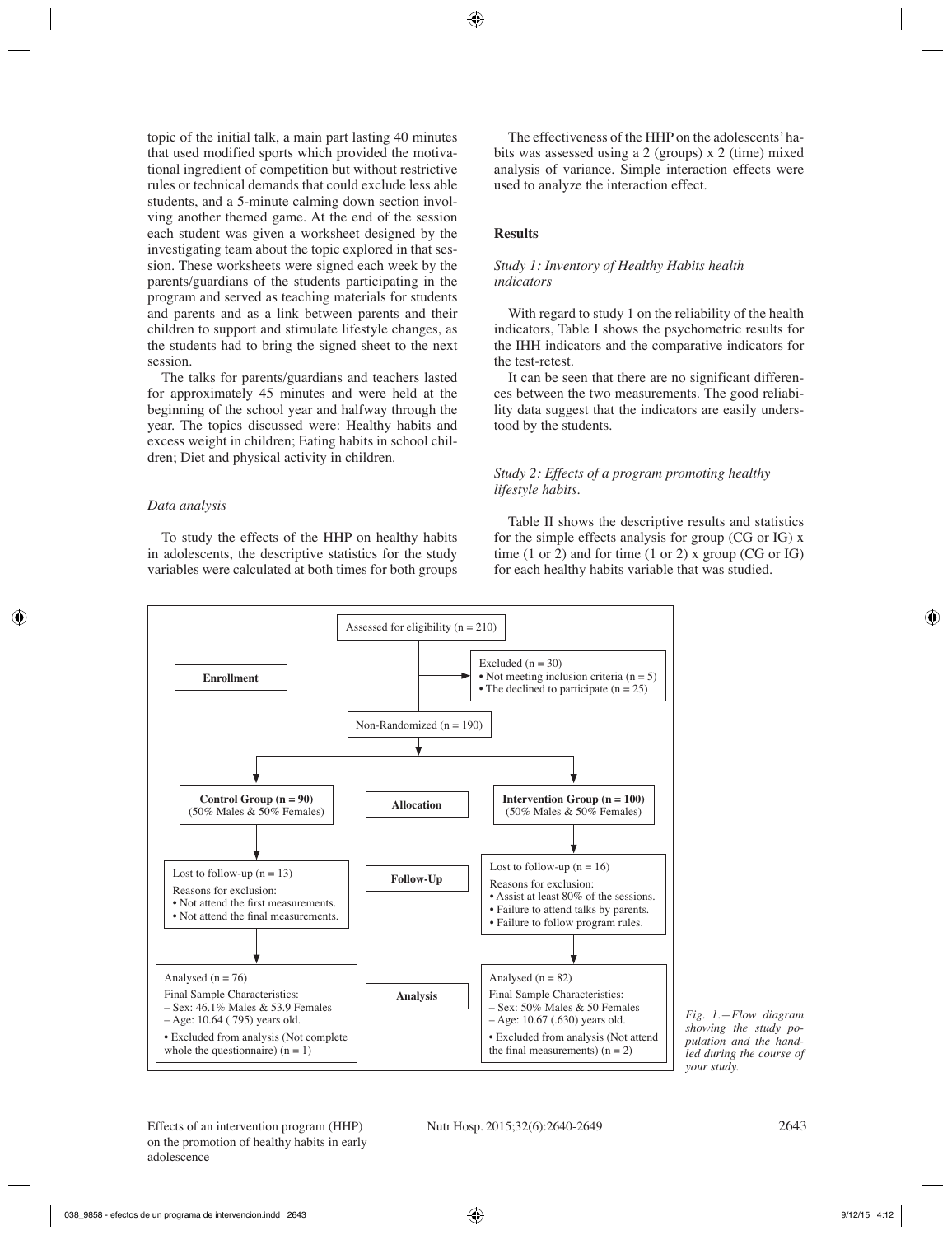As regards the overall IHH results, if we observe the SEHAN score, as seen in figure 2a, we see that there was an improvement in diet in the IG, although not significant (p>.05), and there was a significant worsening in the CG (p=.009). This means that before the HHP (time 1) there were no differences between the groups in eating habits, but these statistically significant differences (p=.001) did exist by the end of the program (time 2).

The Sum of Health Indicators (SHI) of the IHH shows that the score of the IG improved significantly (p=.004) after participating in the program, whereas there are no significant differences over time in the CG. Moreover, the differences between the groups, which

| Table I<br>Wilcoxon homogeneity results, and Intraclass Correlation Coefficient (ICC)<br>and Spearman Correlation Coefficient reliability results |                |          |                  |                   |                            |
|---------------------------------------------------------------------------------------------------------------------------------------------------|----------------|----------|------------------|-------------------|----------------------------|
|                                                                                                                                                   | $\overline{N}$ | Wilcoxon |                  |                   | Spearman                   |
| <b>IHH</b> indicators                                                                                                                             |                | Z        | $\boldsymbol{p}$ | ICC               | Correlation<br>Coefficient |
| Days of PA after school                                                                                                                           | 134            | .863     | .388             | $.697**$          | $.695**$                   |
| Time spent per day on PA, games or sport                                                                                                          | 134            | $-.216$  | .829             | $.506**$          | $.529**$                   |
| Days per week doing PA or games at recess.                                                                                                        | 134            | $-.200$  | .841             | $.669**$          | $.662**$                   |
| Getting up time during the week                                                                                                                   | 134            | $-.965$  | .334             | $.692**$          | $.764**$                   |
| Bed time during the week                                                                                                                          | 134            | $-1.160$ | .246             | $.755***$         | $.794**$                   |
| Time spent per day on cultural or educational sedentary activities<br>(at extra classes, doing homework, listening to music, reading, etc.)       | 134            | $-.352$  | .725             | $.551**$          | $.542**$                   |
| Time spent doing screen-based sedentary activities (television,<br>computer, mobile telephones, or playing on other devices, etc.).               | 134            | $-1.075$ | .203             | $.696**$          | $.697**$                   |
| Perceived health                                                                                                                                  | 134            | $-1.400$ | .162             | $.688^{\ast\ast}$ | $.720**$                   |
| Perception of tiredness when doing PA, sport or games                                                                                             | 134            | $-.905$  | .366             | $.731**$          | $.746**$                   |
| Perceived body image                                                                                                                              | 134            | $-1.342$ | .180             | $.884**$          | $.884**$                   |

IHH: Inventory of Healthy Habits

\*\*Significant correlation between means at the 0.01 level (bilateral).

| <b>Table II</b><br>Descriptive statistics by study variable and measurement time, and the simple effects statistics<br>of the analysis of variance, group-time and time-group by variable |       |                  |        |        |        |           |                |                  |                |           |        |                  |  |  |
|-------------------------------------------------------------------------------------------------------------------------------------------------------------------------------------------|-------|------------------|--------|--------|--------|-----------|----------------|------------------|----------------|-----------|--------|------------------|--|--|
| Variables                                                                                                                                                                                 | Group | $\boldsymbol{n}$ | Time 1 |        | Time 2 |           |                |                  |                |           |        |                  |  |  |
|                                                                                                                                                                                           |       |                  | Mean   | SD     | Mean   | <b>SD</b> | $\overline{F}$ | $\boldsymbol{p}$ | Time           | Group     | F      | $\boldsymbol{p}$ |  |  |
| <b>SEHAN</b>                                                                                                                                                                              | CG    | 76               | 85.75  | 11,411 | 82.72  | 12.189    | 6.938          | .009             | 1              | $CG - IG$ | .334   | .564             |  |  |
|                                                                                                                                                                                           | IG    | 82               | 86.76  | 10.456 | 88.65  | 10.695    | 2.921          | .089             | 2              | $CG - IG$ | 10.576 | .001             |  |  |
| <b>SHI</b>                                                                                                                                                                                | CG    | 76               | 10.75  | 1.677  | 10.77  | 1.775     | .015           | .904             | 1              | $CG - IG$ | 4.006  | .047             |  |  |
|                                                                                                                                                                                           | IG    | 82               | 10.20  | 1.767  | 10.82  | 2.184     | 8.729          | .004             | 2              | $CG - IG$ | .019   | .891             |  |  |
| PAI                                                                                                                                                                                       | CG    | 76               | 2.82   | 1.140  | 2.57   | 1.181     | 3.849          | .052             | 1              | $CG - IG$ | 7.373  | .007             |  |  |
|                                                                                                                                                                                           | IG    | 82               | 2.33   | 1.112  | 2.51   | 1.230     | 2.224          | .138             | 2              | $CG - IG$ | .078   | .781             |  |  |
| <b>SLHI</b>                                                                                                                                                                               | CG    | 76               | 3.04   | .916   | 2.82   | 1.003     | 3.775          | .054             | 1              | $CG - IG$ | .813   | .369             |  |  |
|                                                                                                                                                                                           | IG    | 82               | 2.90   | .989   | 2.88   | 1.011     | .048           | .826             | 2              | $CG - IG$ | .149   | .700             |  |  |
| <b>SLI</b>                                                                                                                                                                                | CG    | 76               | 2.28   | .924   | 2.47   | .935      | 2.491          | .117             | 1              | $CG - IG$ | .164   | .686             |  |  |
|                                                                                                                                                                                           | IG    | 82               | 2.34   | .971   | 2.44   | .931      | .744           | .390             | 2              | $CG - IG$ | .853   | .853             |  |  |
| <b>SPI</b>                                                                                                                                                                                | CG    | 76               | 2.63   | .486   | 2.92   | .606      | 15.366         | .000             | 1              | $CG - IG$ | .015   | .904             |  |  |
|                                                                                                                                                                                           | IG    | 82               | 2.62   | .513   | 2.99   | .676      | 26.482         | .000             | $\overline{2}$ | $CG - IG$ | .425   | .515             |  |  |

Note: SEHAN: Subscale of Eating in Children; SHI: Sum of Health Indicators; PAI: Physical Activity Indicator; SLHI: Sleep Habits Indicator; SLI: Sedentary Lifestyle Indicator; SPI: Self-perception Indicator. Bold type indicates significant results.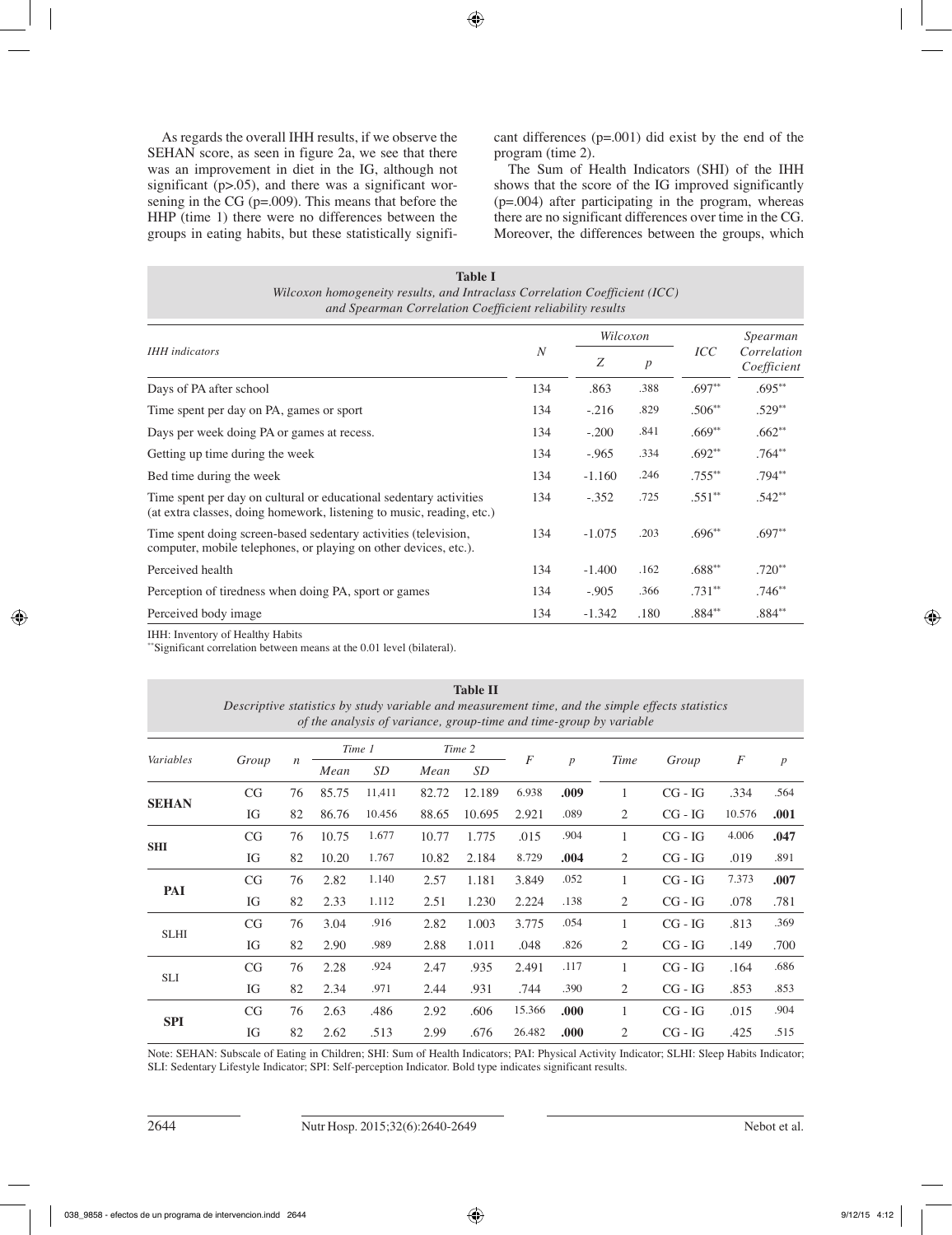were significant (p=.047) in favor of the CG before beginning the program, were reversed after the IG's participation in the HHP, although not significantly.

To clarify what happened with the different indicators, the effects are shown by indicator in the graph (Fig. 2 c, d, e, f).

For the PAI, although the group-time differences obtained were not statistically significant (p>.05), it can be seen that the initially significant differences (p=.007) between groups in favor of the CG were reduced and the IG obtained better scores than the CG at time 2 (p= .781).





Effects of an intervention program (HHP) Nutr Hosp. 2015;32(6):2640-2649 2645 on the promotion of healthy habits in early adolescence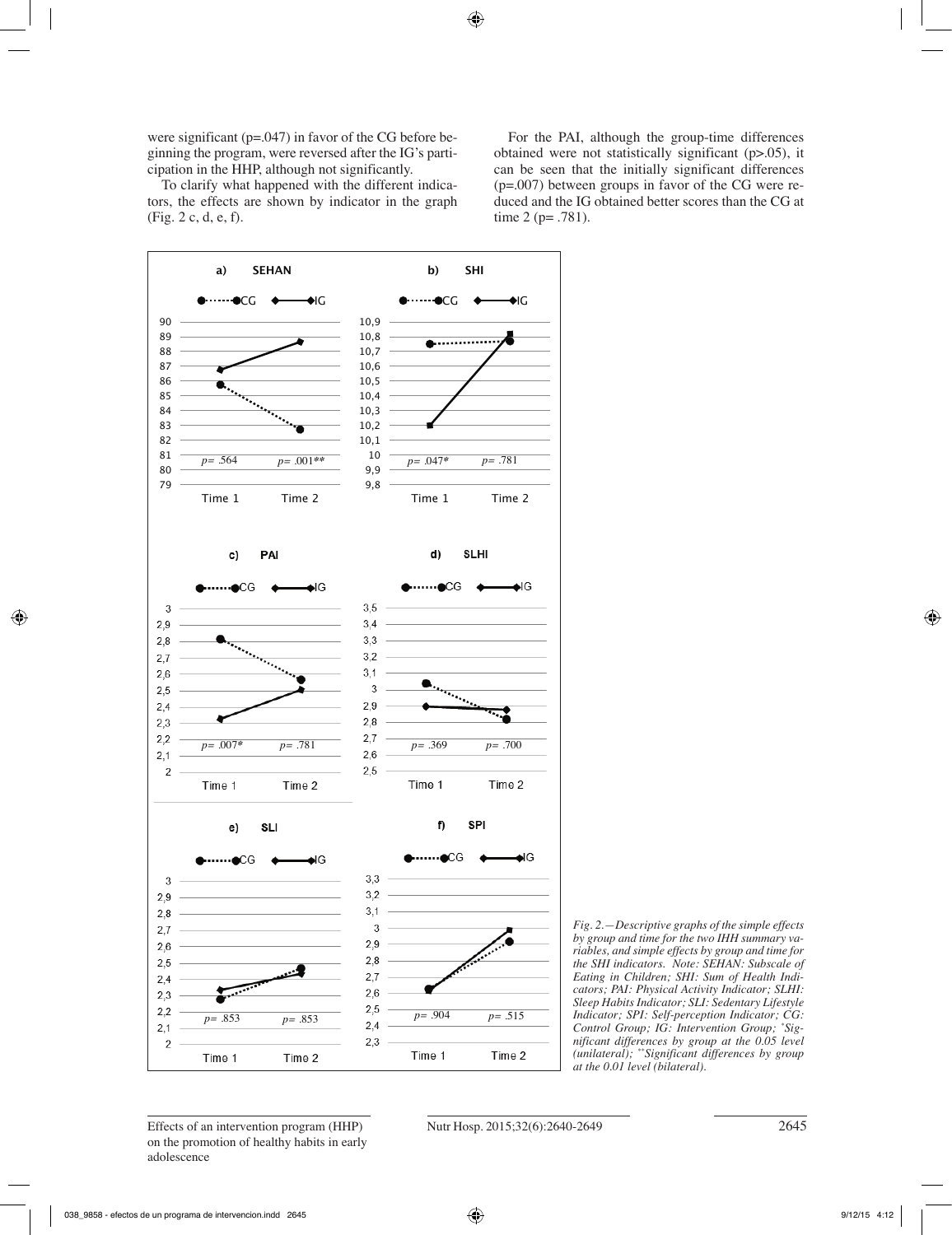As regards the SPI, in both groups there was a significant improvement in self-perception score (p<.001), but there were no differences between groups at the beginning of the study ( $p=.904$ ) or after the HHP ( $p=.515$ ), although at the beginning of the study the self-perception score in the IG was worse in than that of the CG, and after the HHP the IG obtained better scores.

Finally, no statistically significant differences were obtained for the SLHI or for the SLI in the analysis of variance of the simple effects for group-time and time-group.

As regards hours of PA, the CG went from 1.37 (.870) hours/day at time 1 to 1.17 (.874) hours/day at time 2. And the IG went from 1.04 (.773) hours/day to 1.21 (.933) hours/day. As can be seen in Figure 3a, at time 1, 43% of the CG and 63% of the IG did not keep to the recommendation of doing more than 60 minutes of PA per day. After the program 55% did not keep to the recommendations regarding PA in both groups.

As regards hours of sleep, this figure ranged between 9.5 and 9.7 hours/night. Only 8% of the CG and 10% of the IG slept for fewer than 9 hours per day at time 1. However, at time 2, 13% of the CG and 16% of the IG stated that they slept for fewer than 9 hours (Fig. 3b).

With regard to total hours of sedentary activities per day, this figure remained between 2.23 (.780) hours/ day and 2.04 (.740) hours/day. At time 1, only 34% in the CG and 43% in the IG spent fewer than 2 hours per day doing sedentary activities. However, at time 2, both groups improved slightly and 43% of the CG and 48% of the IG spent fewer than two hours doing these activities (Fig. 3c).

# **Discussion**

Changes that take place in the brain and particularly in the limbic system during adolescence result in increased risk-taking, greater vulnerability to environmental factors $23$  and progressive independence (vertical influence), which makes it necessary to monitor healthy lifestyle habits using questionnaires specifically designed for this age group.

And as this stage is characterized by a process of greater brain plasticity, it is also a favorable age for intervention<sup>23</sup>, since it is during adolescence that habits and lifestyles are acquired<sup>14</sup>, forming our adult lifestyle.

# *Study 1: Inventory of Healthy Habits health indicators*

The IHH is a tool created for studying and monitoring habits such as diet, physical activity, sleep, sedentary activities, self-perceived health, self-perceived physical condition and self-perceived body image, all variables that have previously been related to overweight, obesity and health in general for adolescents and/ or children<sup>5,8,10</sup>.

Following the same methodology as with the SE-HAN, the validated part of this inventory of healthy habits<sup>20</sup>, the psychometric results obtained using the test-retest method with 14 days between measurements<sup>20,24</sup> show that, according to the Wilcoxon signed-rank test, there were no differences in homogeneity in the test-retest  $(p>0.05)$  for any of the items of the health indicators.



*Fig. 3.—Descriptive graph of the percentage of the study population that followed the recommendations regarding physical activity, night-time sleep and sedentary activities, by group and measurement time. CG: Control Group; IG: Intervention Group.*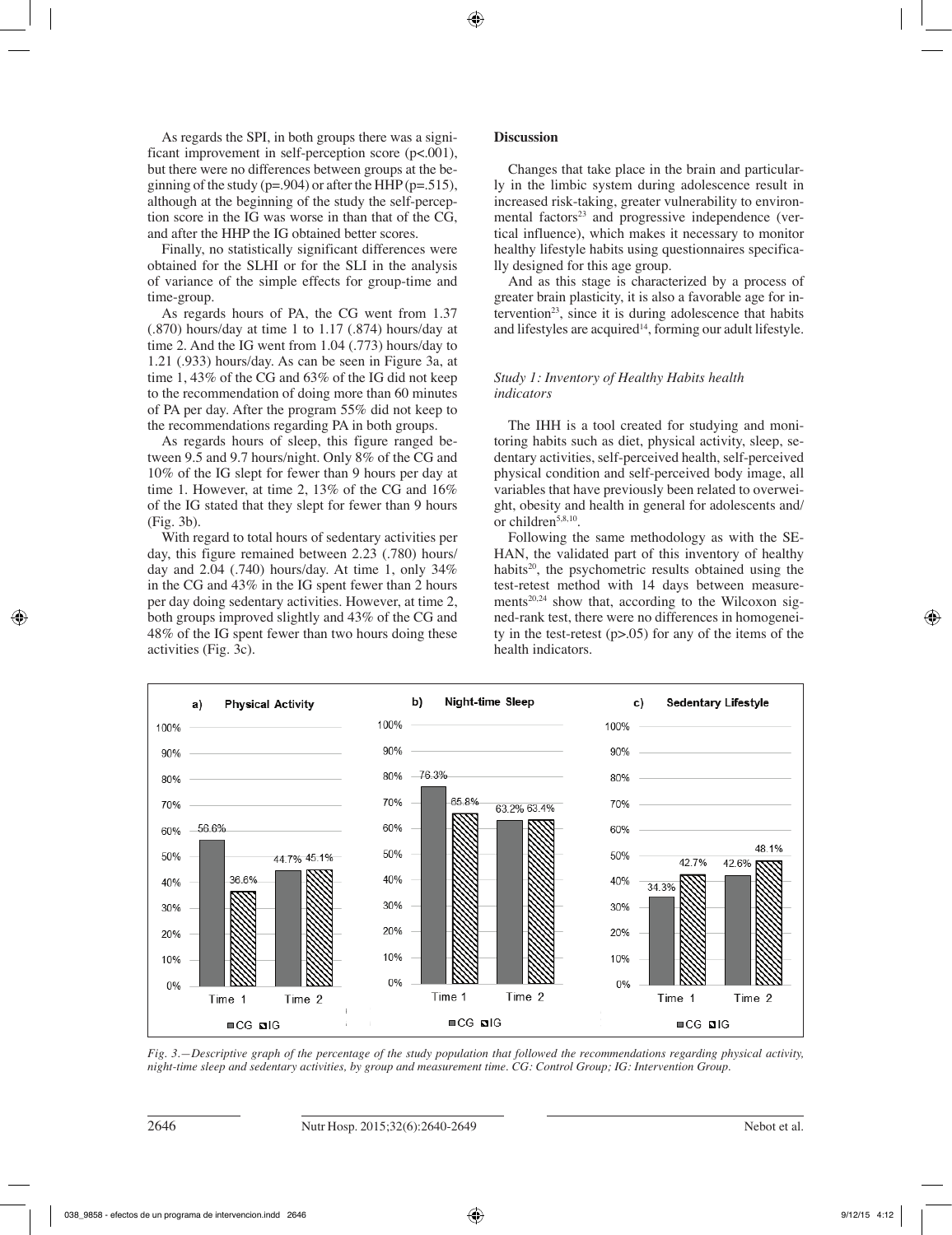According to the existing classifications<sup>25</sup>, the ICC obtained (range .506 – 884;  $p<.001$ ) was moderate to excellent and the SCC results (range  $r = 529 - 884$ ; p<.001) confirmed the good reliability of the items in our indicators.

Therefore, despite being self-administered, the reliability of the IHH is good, which shows that school children understand the instrument. It is a short, simple questionnaire with graphics to support the text, which helps avoid the typical limitations pertaining to this age group, such as "not recognizing food groups", "insufficient vocabulary" or "loss of attention" due to lack of fun components<sup>19</sup>. The IHH is also in line with the characteristics of adolescents and a school setting, and it can be administered to a large group in the presence of one carer, making it viable both economically and in terms of the resources required, which Aranceta-Batrina et al.<sup>26</sup> describe as essential aspects in this type of studies.

## *Study 2: Analysis of the effects of a program promoting healthy lifestyle habits*

In Spain, the rate of excess weight between the ages of 8 and 13 is approximately 45% according to WHO criteria27, making it necessary to develop programs like ours, based on physical exercise and food education as key elements for preventing and treating excess weight at early ages<sup>28</sup>.

The purpose of this program, in line with other studies29, involved creating healthy environments and we make use of the school setting, parents, teachers and friends to create a more motivating climate<sup>15,16,18</sup>.

*Eating habits*. As expected<sup>30</sup>, eating habits worsened significantly in the CG. However, participants in the Healthy Habits Program report a slight improvement in eating habits.

These different trends in the two groups meant that at the end of the Program the eating habits of the participating students were significantly better than those of the CG.

*Health indicators*. The sum of health indicators shows that the CG's score practically remained the same after 8 months, whereas the IG's score improved considerably. This means that the differences observed at the beginning of the academic year, when the CG was significantly better, were reduced and were no longer significant after the IG participated in the Program.

When the health indicators are analyzed individually, it can be seen that the greatest effects occur with physical activity.

*Physical activity*. As regards physical activity, the level of physical activity decreased in the CG, as described by Veigh Mc and Meiring<sup>8</sup>, who state that physical activity decreases each year during adolescence.

On the other hand, in the IG the amount of PA increased during the school year, reaching 1.21 hours/ day of PA after the program. These opposite trends mean that the IG, which started with lower levels of PA (p=.007), reached almost the same levels as the CG by the end of the academic year (p=.891).

If we compare our data to those of another study carried out in Spain by Villagrán-Pérez, et al.<sup>31</sup> in children between the ages of 6 and 12 in Cadiz, in which the amount of PA was 1.23 hours/day with a percentage who followed the recommendations of 55.9%, we see that their levels of PA are slightly higher than ours. From our point of view and in line with the recommendations<sup>24</sup>, we believe it is worrying that by the end of the program only 44.7% of the children in the CG and 45.1% of those in the IG were doing 60 minutes or more of physical activity per day.

*Self-perception*. The SPI shows a clear and significant increase  $(p<.001)$  in both groups, although no differences were observed between the groups. However, the IG, which had a lower score than the CG before the program, achieved a higher score by the end of it. This may be because the emotional, family-oriented, fun atmosphere of the program could be influencing their health perception due to positive experiences at school<sup>32</sup> and doing physical activity<sup>33</sup>.

*Sleep.* The SLHI shows a slight decrease in the score in both groups, which may be because they need less sleep as they get older<sup>34</sup>, and there were no differences in terms of time or group for this variable. However, the mean number of hours of night-time sleep obtained in this study  $(9.5 - 9.7$  hours/night) are quite a lot higher than the 9 hours of night-time sleep below which the risk of excess weight increases<sup>7</sup> and closer to the 10 or more hours described by Stone et al.35, which correlated with more physical activity. In our sample, only 8% of the CG and 10% of the IG in the first measurement and 13% of the CG and 16% of the IG in the second measurement slept for fewer than 9 hours/night.

If we compare the number of hours of sleep with other children aged 9 and 10, it can be seen that they slept for 9.5 hours/night<sup>6</sup>, and in another study where the number of hours of sleep were calculated in white children between the ages of 7 and 17, the mean was  $9.64$  hours/night<sup>8</sup>.

*Sedentary lifestyle.* Both groups experience a slight improvement in terms of sedentary activities, according to the SLI. However, in both the first and the second measurement, the students spent 2 hours of sedentary activity per day. The total sedentary time ranged between 2.04 and 2.23 hours/day, and by the end of the program 42.6% of the CG and 48.1% of the IG kept to the set recommendation of fewer than 2 hours per day in total spent on sedentary activities.

If we compare the number of hours of sedentary activity with other studies using self-report questionnaires in children of a similar age<sup>6</sup>, obtained a total of 3.42 hours/day of sedentary time (including hours of TV, video games and computer), which is considerably more than our data, as we cover more sedentary acti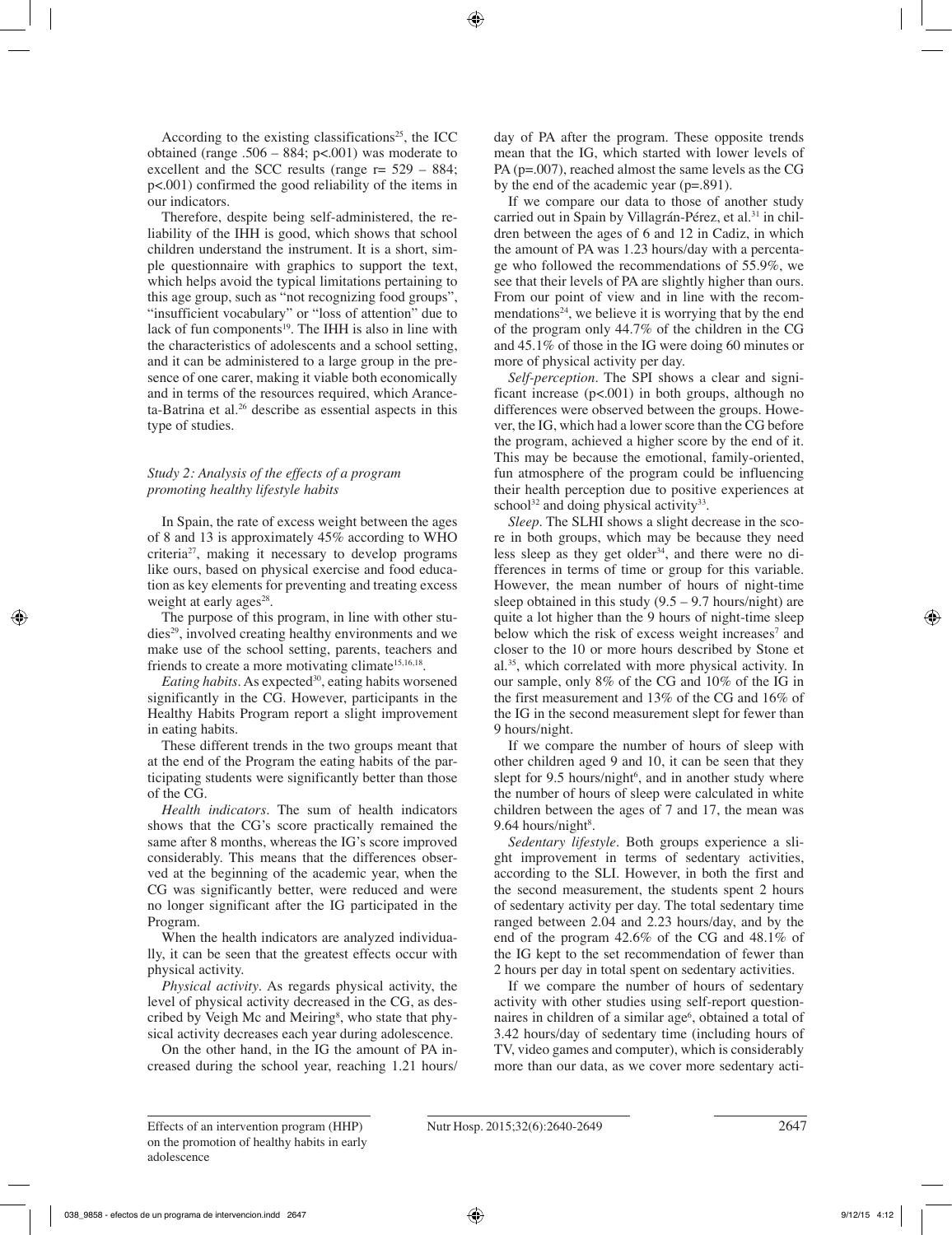vities (such as doing homework, reading or listening to music). For their part, with the limitation described above, Villagrán-Pérez, et al.<sup>31</sup> obtained a mean sedentary time of 2.21 hours/day, with 51% of the children keeping to the recommendation of fewer than two hours of sedentary activities. Like other authors<sup>22</sup>, we believe that the total sedentary time should be investigated and should not be limited only to time watching a screen.

#### **Conclusions**

In this study, school was shown to be a key place for monitoring healthy habits in adolescents and for implementing health promotion interventions.

The IHH proved to be a reliable, fast and viable instrument for studying and monitoring healthy habits in early adolescence.

Thanks to the HHP the IG improved in terms of eating habits and physical activity, which are key elements of a healthy lifestyle. This shows that healthy lifestyle habits in adolescents are controllable and improvable, even in a relatively short period of time, despite this being a stage of life that is characterized by major changes, progressive independence and increased risk-taking

## **Acknowledgments**

The authors wish to acknowledge the collaboration of principals, teachers and students of the schools participating in this study in Torrente, Valencia, Spain.

This work has been made possible thanks to funding from the Catholic University of Valencia "San Vicente Mártir", through grants for Hiring Trainee Research Personnel (2012), and the research support grant with code 2013-158-002.

#### **References**

- 1. González-Gross M, Meléndez A. Sedentarism, active lifestyle and sport: Impact on health and obesity prevention. *Nutr Hosp.* 2013;28(5):89-98.
- 2. Davies J, Mullan Z. Getting to grips with the weighty problem of obesity: a call for papers. *Lancet Diabetes Endocrinol.* 2014 Feb;2(2):102-3.
- 3. Duncan SC, Strycker LA, Chaumeton NR. School Influences on the Physical Activity of African American, Latino, and White Girls. *J Sch Health.* 2015 Enero;85(1):43-52.
- 4. Ara I, Aparicio-Ugarriza R, Morales-Barco D, Souza WN de, Mata E, González-Gross M. Physical activity assessment in the general population; validated self-report methods. *Nutr Hosp.* 2015 Feb 26;31(3):211-8.
- 5. Amigo-Vázquez I, Busto-Zapico R, Peña-Suárez E, Fernández-Rodríguez C. The influence of sleep and emotional states on childhood body mass index. An Pediatría. 2014;82(2):83-8.
- 6. Zapico RB, Vázquez IA, Diez JH, Rodríguez CF. La relación entre la falta de sueño, el ocio sedentario y el sobrepeso infantil. Análisis Modif Conducta. 2006;32(143):392-401.
- 7. Westerlund L, Ray C, Roos E. Associations between sleeping habits and food consumption patterns among 10-11-year-old children in Finland. *Br J Nutr.* 2009 Nov;102(10):1531-7.
- 8. Veigh Mc J, Meiring R. Physical Activity and Sedentary Behavior in an Ethnically Diverse Group of South African School Children. *J Sports Sci Med.* 2014;13(2):371-8.
- 9. Breidablik H-J, Meland E, Lydersen S. Self-rated health during adolescence: stability and predictors of change (Young-HUNT study, Norway). *Eur J Public Health.* 2009;19(1):73-8.
- 10. Vie TL, Hufthammer KO, Holmen TL, Meland E, Breidablik HJ. Is self-rated health a stable and predictive factor for allostatic load in early adulthood? Findings from the Nord Trøndelag Health Study (HUNT). Soc Sci Med 1982. 2014;117:1-9.
- 11. Vedul-Kjelsås V, Sigmundsson H, Stensdotter A-K, Haga M. The relationship between motor competence, physical fitness and self-perception in children. *Child Care Health Dev.* 2012;38(3):394-402.
- 12. Bibiloni MM, Pich J, Pons A, Tur JA. Body image and eating patterns among adolescents. *BMC Public Health.* 2013 Dec  $1:13(1):13-1104.$
- 13. Van Dijk SJ, Molloy PL, Varinli H, Morrison JL, Muhlhausler BS, Buckley M, et al. Epigenetics and human obesity. *Int J Obes.* 2015;39(1):85-97.
- 14. Redondo CG, González M, Moreno L, García M. Actividad Física, Deporte, Ejercicio y Salud en Niños y Adolescentes. Asociación Española de Pediatria. Everest; 2010.
- 15. Erfle SE, Gamble A. Effects of Daily Physical Education on Physical Fitness and Weight Status in Middle School Adolescents. *J Sch Health.* 2015;85(1):27-35.
- 16. London RA, Westrich L, Stokes-Guinan K, McLaughlin M. Playing Fair: The Contribution of High-Functioning Recess to Overall School Climate in Low-Income Elementary Schools. *J Sch Health.* 2015 Enero;85(1):53-60.
- 17. Ortega FB, Ruiz JR, Labayen I, Martínez-Gómez D, Vicente-Rodriguez G, Cuenca-García M, et al. Health Inequalities in Urban Adolescents: Role of Physical Activity, Diet, and Genetics. Pediatrics. 2014;133(4):884-95.
- 18. Melbye EL, Overby NC, Ogaard T. Child consumption of fruit and vegetables: the roles of child cognitions and parental feeding practices. *Public Health Nutr.* 2012 Jun;15(06):1047-55.
- 19. Pérez-Rodrigo C, Escauriaza BA, Escauriaza JA, Allúe IP. Dietary assessment in children and adolescents: issues and recommendations. *Nutr Hosp.* 2015 Feb 26;31(3):76-83.
- 20. Nebot V, Pablos A, Elvira L, Guzmán JF, Drehmer E, Pablos C. Validation of Eating Habits Subscale in Children (SEHAN: Spanish Version) from 10 to 12 years. *Nutr Hosp.*  2015;31(4):1534-9.
- 21. OMS. Recomendaciones mundiales sobre actividad física para la salud. [Internet]. Suiza: Organización Mundial de la Salud; 2010 [cited 2015 Mar 20]. Available from: http://whqlibdoc. who.int/publications/2010/9789243599977\_spa.pdf.
- 22. Harding SK, Page AS, Falconer C, Cooper AR. Longitudinal changes in sedentary time and physical activity during adolescence. Int J Behav Nutr Phys Act. 2015 Apr 1;12(1):44.
- 23. Chorlian DB, Rangaswamy M, Manz N, Wang J-C, Dick D, Almasy L, et al. Genetic and neurophysiological correlates of the age of onset of alcohol use disorders in adolescents and young adults. Behav Genet. 2013 Sep;43(5):386-401.
- 24. Carvajal A, Centeno C, Watson R, Martinez M, Sanz-Rubiales A. ¿Cómo validar un instrumento de medida de la salud? An Sist Sanit Navar. 2011;34(1):63-72.
- 25. Singh AS, Vik FN, Chinapaw MJ, Uijtdewilligen L, Verloigne M, Fernández-Alvira JM, et al. Test-retest reliability and construct validity of the ENERGY-child questionnaire on energy balance-related behaviours and their potential determinants: the ENER-GY-project. Int J Behav Nutr Phys Act. 2011 Dec 9;8(1):136.
- 26. Aranceta-Bartrina J, Pérez C, Alberdi G, Varela G, Serra-Majem L. Controversies about population, clinical or basic research studies related with food, nutrition, physical activity and lifestyle. *Nutr Hosp.* 2015;31(3):15-21.
- 27. Sánchez-Cruz J-J, Jiménez-Moleón JJ, Fernández-Quesada F, Sánchez MJ. Prevalence of Child and Youth Obesity in Spain in 2012. *Rev Esp Cardiol.* 2013 Enero;66(5):371-6.